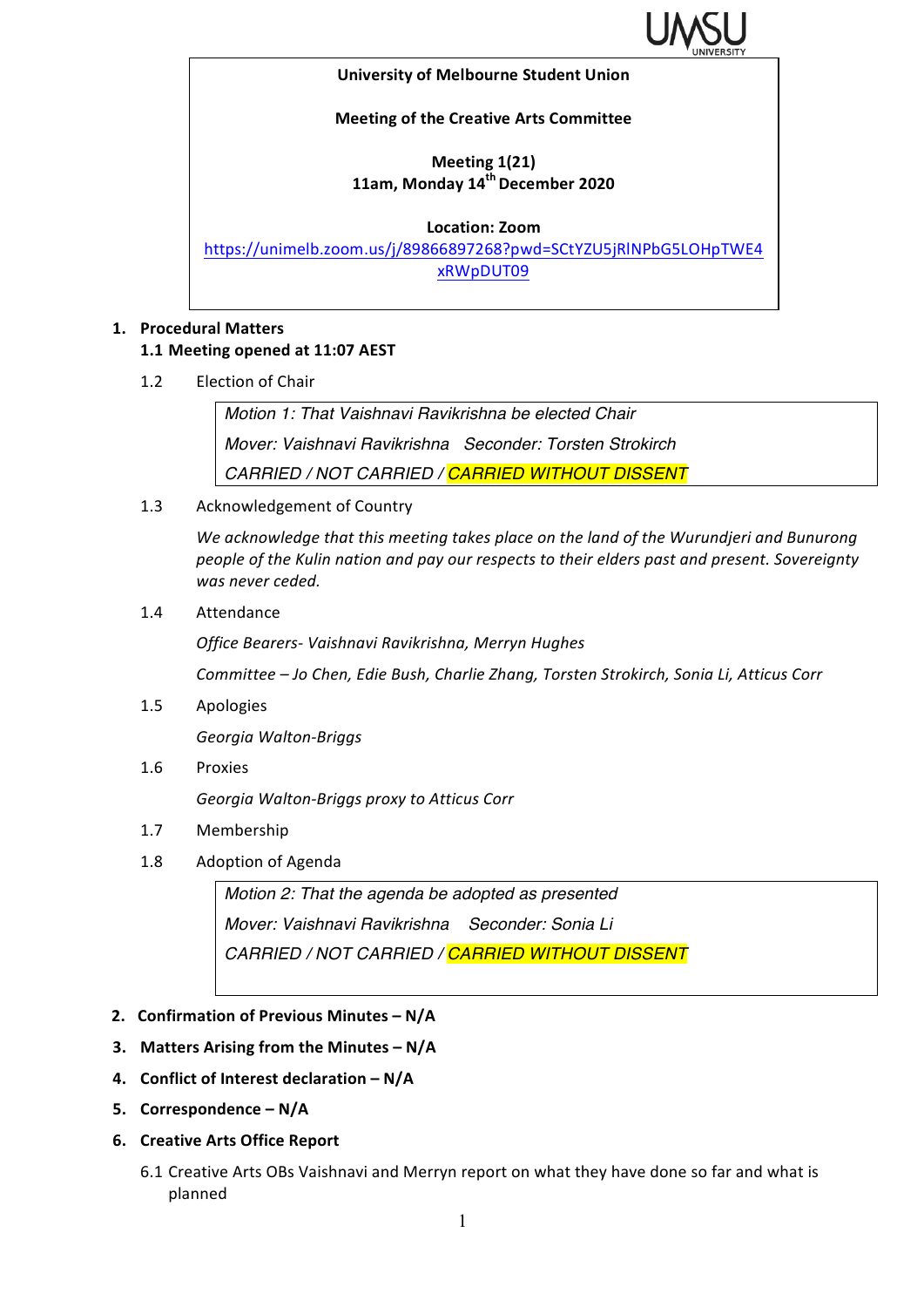- Had our first Students' Council raised a motion to pass \$700 from 2020 budget to purchase filming equipment for the department which was passed!
- We have shared posts on fb/instagram to introduce ourselves online
- We have posted stories on social media, engaging with students on our following and maintaining an online presence
- We have planned to restart Creative Arts Collective starting this Thursday at 4pm AEST. Vaishnavi explained to the committee what happens in collective and encouraged them to attend.
- We had a meeting with UHT, discussed potential collaborations on workshops for 2021
- We have an upcoming meeting with Ellie Hamill, Creative Arts Officer 2019 to discuss Mudfest and get some tips on how to run it
- Main aims for semester  $1 -$  to encourage diversity across all spectrums, and foster sustainability, accessibility and experimentation in artmaking

## **7. Operational business**

## **7.1 The role of the committee**

- Vaishnavi invited committee members to share what they think being part of this committee involves. Atticus offered that the committee will take up further importance post-COVID-19, supporting students more than they normally would
- Vaishnavi explained the committee's main role is to pass motions and pass money to enable events to happen, the power lies in the hands of the committee
- Vaishnavi encouraged the committee to offer suggestions for events, emphasising how we really appreciate any insight, advice, criticism, and varied perspectives on our ideas

## **7.2** Values and goals for the year

- Merryn spoke of our aims to tailor events to be in-tune with our values: diversity, accessibility, sustainability and experimentation, focussing on quality over quantity in terms of our events and planning for a mostly online delivery for our events, expecting a gradual return to physical presence towards the end of sem 1
- Making the most of Creative Arts Collective having themes for each week, inviting students or guest artists to teach new skills/craft
- Will be planning our budget for only sem 1 due to the uncertainty of the current climate
- Summerfest occurring end of Feb. Planning for Arty Party in collaboration with UHT. Vaishnavi quickly explained it is a casual party where students get to meet UHT staff, Creative Arts Officers, representatives from student theatre groups. We are planning for an online event and run an in-person party mid-year
	- $\circ$  Atticus offered an idea for Arty Party online games, charades. Vaishnavi suggested scribblio and having a costume prize competition.
	- $\circ$  Merryn suggested an open mic for the second half of arty party– she thought the open mic for 2020 end of year party run by Em and Liv the 2020 Creative Arts Officers worked really well

### **7.3 Creative Arts Grants**

- Vaishnavi explained that the department traditionally has five grant rounds and students can apply up to \$500.00
- We are planning on increasing the grant rounds from five to six and so will need to increase the grant budget from  $$10,000$  to  $$12,000$
- Grant meetings are longer than most committee meetings
- Committee will read through each grant application and decide which applications are successful – can grant amount that is requestion or less or more
- Torsten asked about how the department advertises the grants Vaishnavi explained there is info on our website, we advertise it on our socials, post reminders for deadlines, advertise in weekly emails/newsletters, have paid advertisements, online Q&As on stories. Merryn